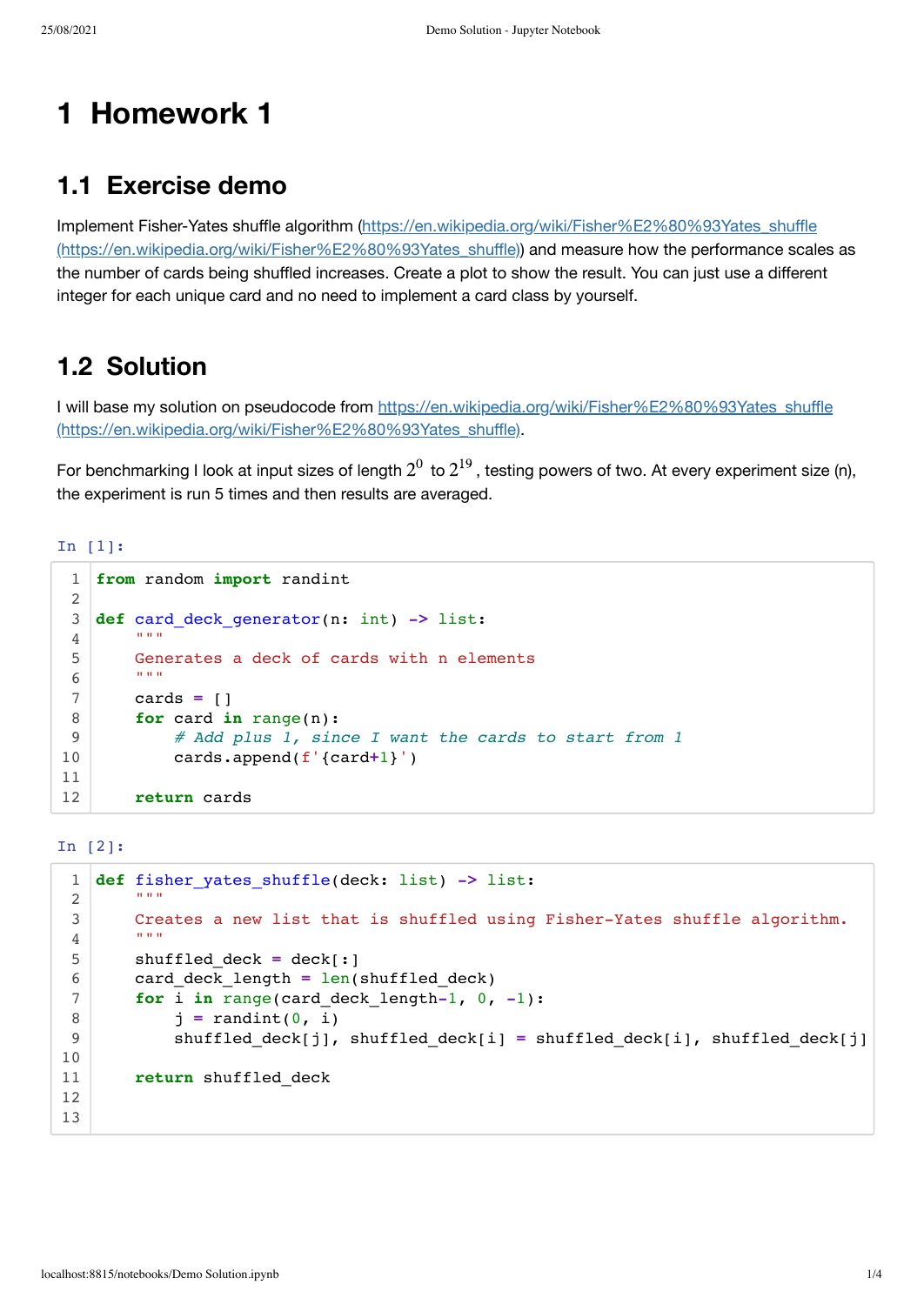In [3]:

```
# Quick tests! Make sure to test your code.
1
  # card_deck = card_deck_generator(n=100)
 # fisher_yates_shuffle(card_deck) # Seems to work!
2
3
```
In [4]:

```
from time import monotonic
   def benchmark_fy(n_ranges: list, n_attempts: int=1) -> list:
        \cdots "
         Benchmark Fisher-Yates algorithm.
        n ranges: Sizes of array to use for experiment
         n_attempts: how many attempts to do for each n.
     """
         timings = []
         for n in n_ranges:
             # We do not want to include generation of data within timing procedure!
            n times = []
             for _ in range(n_attempts):
                start deck = card deck generator(n)
                 start = monotonic()
                 shuffled_deck = fisher_yates_shuffle(start_deck)
                 end = monotonic()
                 # Time taken (in seconds) is end - start
                 n_times.append(end-start)
             # Add average time taken over n attempts as the result
             timings.append(sum(n_times)/n_attempts)
         return timings
 1
 2
 3
 4
 5
 6
 7
 8
 9
10
11
12
13
14
15
16
17
18
19
20
21
22
23
24
```
#### In [5]:

```
# Generate 2-power input params for benchmark
  experiment n = [2**i for i in range(20)]
  benchmark_results = benchmark_fy(
       n_ranges=experiment_n,
       n_attempts=5
  )
1
2
3
4
5
6
7
```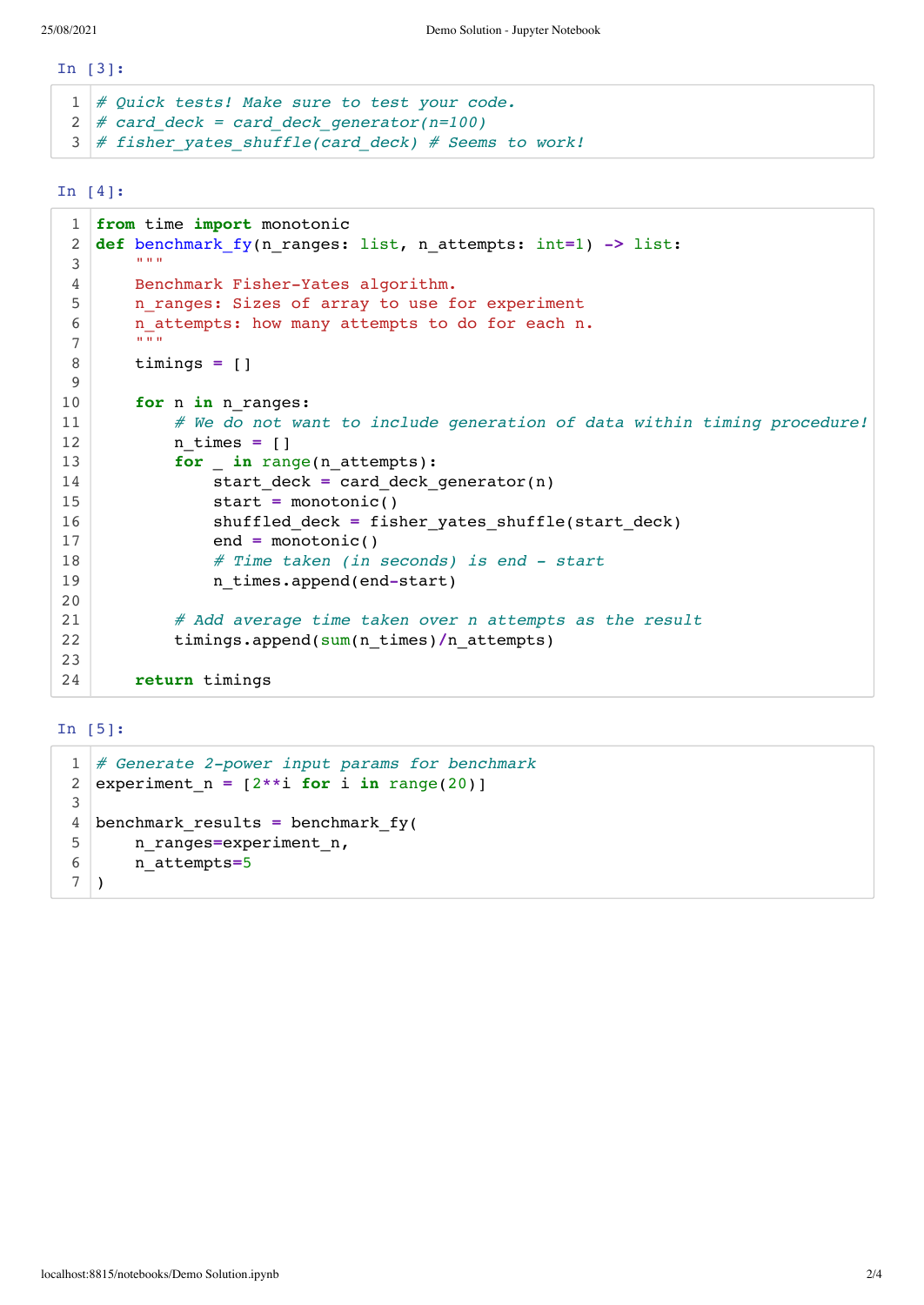In [6]:

```
import matplotlib.pyplot as plt
   plt.rcParams["figure.figsize"] = (10,10)
   plt.plot(experiment n, benchmark results)
   plt.grid(True)
   plt.xlabel('n (array size)')
   plt.ylabel('time (seconds)')
   plt.title('Fisher-Yates time taken vs input array size')
  plt.show()
1
2
3
4
5
6
7
8
9
10
```